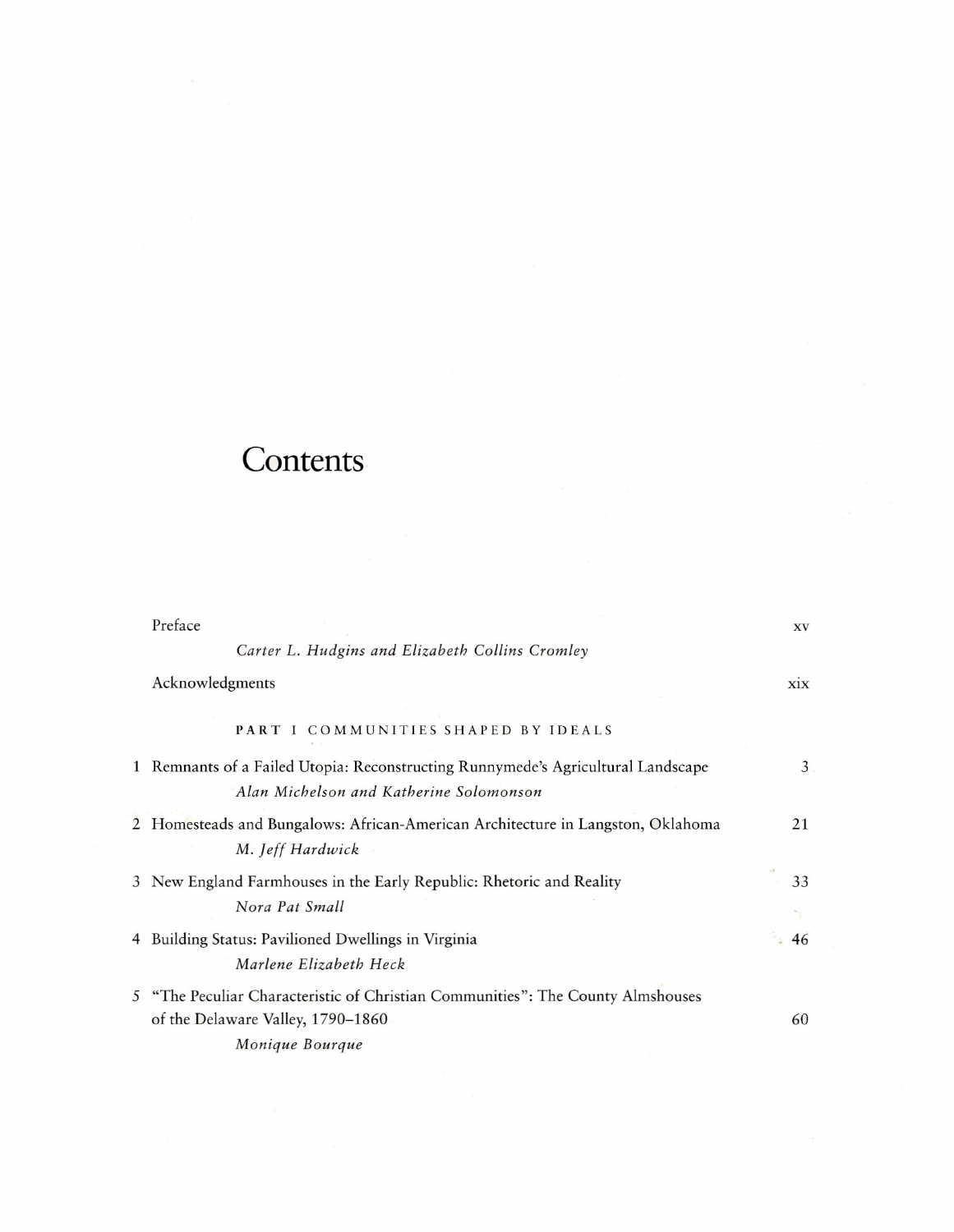|    | PART II COMMUNITY LANDSCAPES                                                                                                 |     |
|----|------------------------------------------------------------------------------------------------------------------------------|-----|
|    | 6 From Common Land to Public Space: The Frog Pond and Mall at Newburyport,<br>Massachusetts, 1765-1825<br>Martha J. McNamara | 77  |
| 7  | Monument Avenue: The Architecture of Consensus in the New South, 1890-1930<br>Kathy Edwards and Esmé Howard                  | 92  |
|    | 8 Seaside, Florida: "The New Town-The Old Ways"<br>Kathleen LaFrank                                                          | 111 |
| 9  | "Alarmed by the Cry of Fire": How Fire Changed Fredericksburg, Virginia<br>Gary Stanton                                      | 122 |
|    | PART III COMMUNITIES SHAPED BY RACE AND ETHNICITY                                                                            |     |
|    | 10 Cultural Accommodations in the Late-Eighteenth-Century Architecture<br>of Marbletown, New York<br>Thomas R. Ryan          | 137 |
| 11 | "Without Recourse to Owners": The Architecture of Urban Slavery<br>in the Antebellum South<br>John Michael Vlach             | 150 |
|    | 12 Anglo-Hawaiian Building in Early-Nineteenth-Century Hawai'i<br>Laurel Spencer Forsythe                                    | 161 |
|    | 13 Totem Poles and Plank Houses: Reconstructing Native Culture in Southeast Alaska<br>Alison K. Hoagland                     | 174 |
|    | PART IV COMMUNITIES SHAPED BY COMMERCE                                                                                       |     |
|    | 14 The Structure of Civic Exchange: Market Houses in Early Virginia<br>Bryan Clark Green                                     | 189 |
|    | 15 Commercial Blocks and Female Colleges: The Small-Town Business of Educating Ladies<br>Lisa Tolbert                        | 204 |
|    | 16 The Commercial Photographic Parlor, 1839-1889<br>Shirley Teresa Wajda                                                     | 216 |